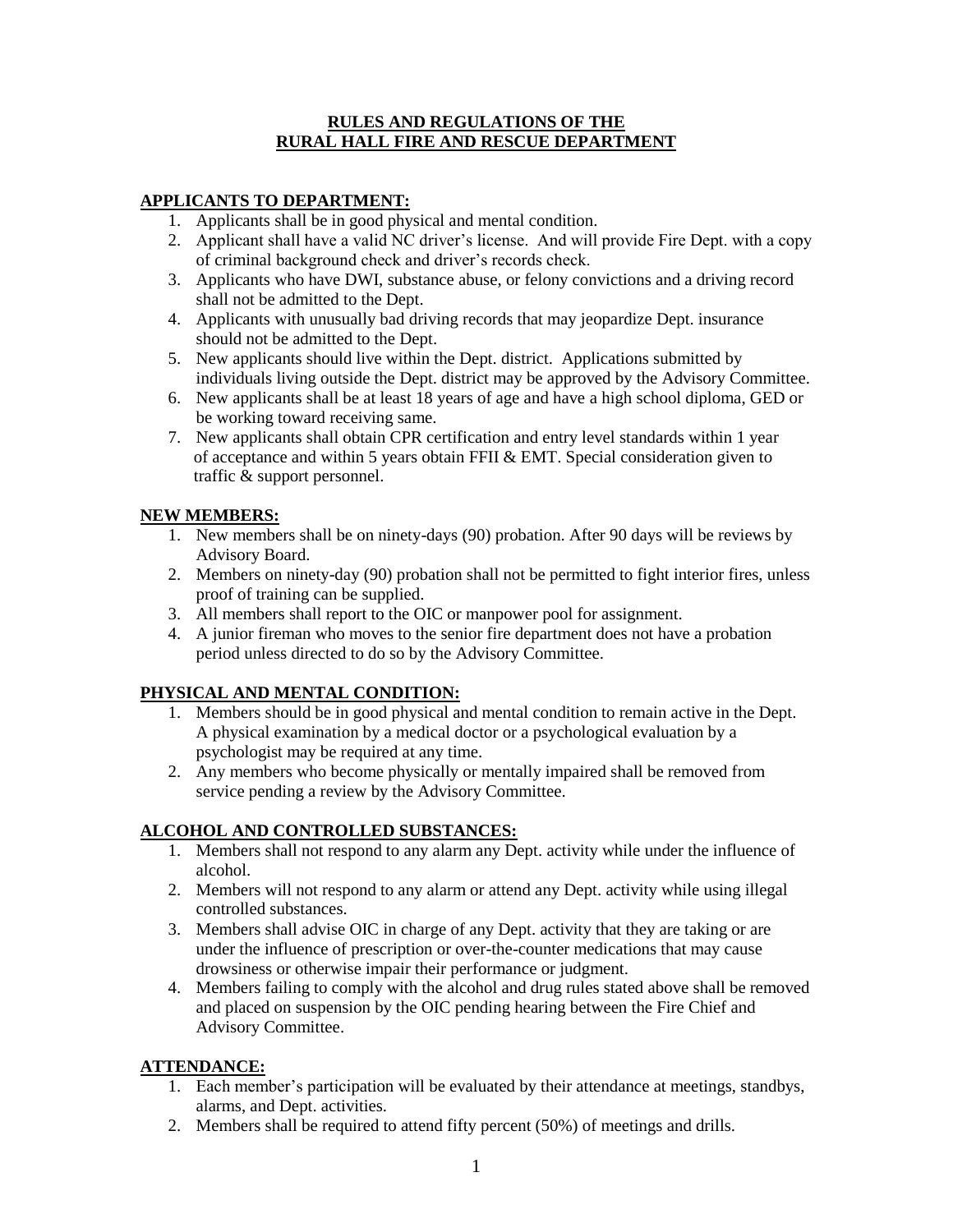- 3. All members shall be required to attend thirty-six (36) hours of training each year in order to stay in the Dept. Twenty-four (24) of these hours must be obtained from STATION 23 sponsored training classes.
	- 3A. All members must make ten percent (10%) of all fire and rescue calls. Members will be reviewed on a six  $(6)$  month period.
	- 3B. If a member fails to make ten percent (10%) of all calls within the first six (6) months, the member shall be placed on probationary status forfeiting their benefits (Pension and Benevolent).
	- 3C. After being placed on probation, the member will be reviewed over the next several months. If the member's response has not improved, he may be dismissed by the Advisory Committee. These situations will be reviewed on a case-by-case basis.
- 4. Members receiving training outside the Dept. shall provide written documentation of that training for the hours to be counted toward certification.

### **INCENTIVE:**

The Dept. has established an incentive program to benefit the members who answer twenty percent (20%) of the fire and rescue calls for the month and attend nine (9) hours of documented fire and rescue training for that quarter (3 months). For the members who meet these qualifications, they will be paid \$2.00 per call. The Town of Rural Hall will cut checks on a quarterly basis. Each member can only receive up to \$599.00 for a twelve (12) month period.

### **EQUIPMENT:**

Any member that resigns or is terminated from the Dept. shall return all issued equipment in good working order. If any equipment has been lost or damaged, the departing member shall reimburse the Dept. for the damages incurred. Legal action may be sought for reimbursement.

### **GENERAL:**

- 1. Throughout this document, the Rural Hall Fire Department will be referred to as "Dept.".
- 2. Members shall abide by all rules, regulations and SOP's set forth by the governing body of the Dept.
- 3. Members shall maintain and promote outstanding moral character.
- 4. Members shall uphold and preserve the highest standards for this Dept. in our community.
	- 4A. Members shall not use abusive or threatening language towards officers or fellow firefighters.
	- 4B. Members shall not willfully abuse Dept. property.
- 5. On the scene of a call, at the station or at any Dept. activity, members should do as asked by an officer in so far as practical and safe. Any problems should be reported to the Chief or Deputy Chief or Assistant Chief.
- 6. Members shall answer to the OIC for misconduct at any incident scene, the station or Dept. activity.
- 7. Members who are asked by the OIC to leave an incident scene, the station or Dept. activity due to some misconduct shall do so. Members refusing to leave shall be subject to thirty-days (30) suspension from service. A review of the member's actions by the Advisory Committee will take place as soon as possible. Further action may be taken after Advisory Committee Meeting.
- 8. Leave of absence may be granted by the Advisory Committee to any member that can show legitimate needs for leave. Leave of absence shall be for ninety days (90) at the end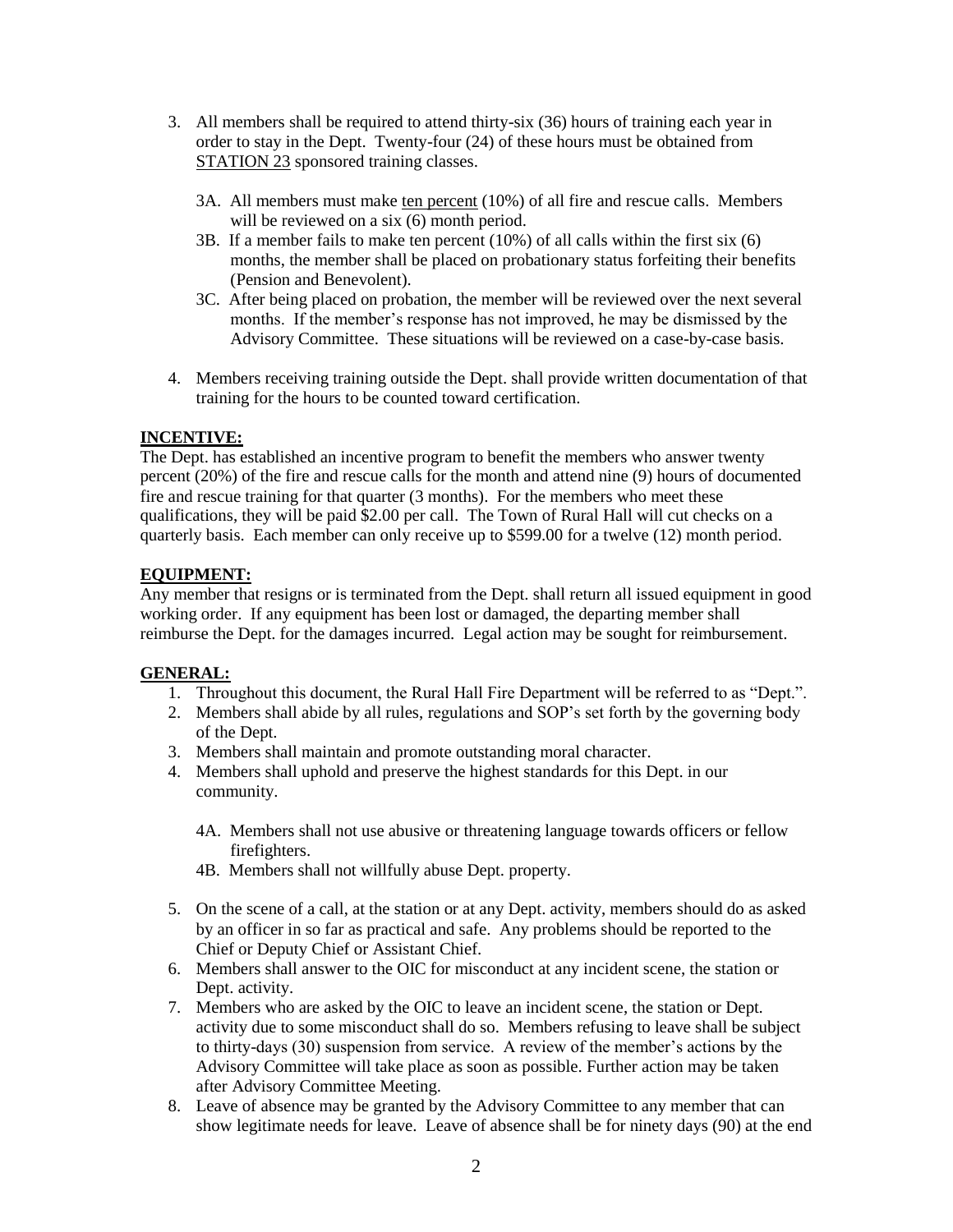of which it may be revoked or extended by the Advisory Committee. The Chief reserves the right to ask that all Dept. issued equipment be turned in prior to the beginning of leave. There is no guarantee member will be reissued the same equipment.

- 9. Members of the Dept., who for any reason must move outside the Dept. district, may be permitted to remain in the Dept. if approved by the Advisory Committee.
- 10. Members of the Dept. shall not borrow any tools or equipment from trucks or the station without permission from an officer.
- 11. Members of the Dept. who leave the Dept. for any reason shall return to the Dept. in good condition all equipment issued to them by the Dept.
- 12. Members wishing to resign from the Dept. should submit a written letter or resignation to the Chief or the Advisory Committee for action at business meeting.
- 13. Members must be listed on the Certification Roster in Raleigh, NC in order to ride Dept. apparatus.
- 14. At no time on any call should a member brandish a firearm or weapon unless you are an on duty, sworn law enforcement officer.

#### **ADVISORY COMMITTEE:**

The purpose of the Advisory Committee is to:

- Interview and vote on new members that have applied to the Dept.
- Attend to disciplinary actions that need to be taken
- Advise the Chief on matters that he has brought before them

This committee shall consist of the following members:

- All officers
- Two firemen-at-large elected from the membership of the Dept.

#### **RULES FOR DRIVING APPARATUS:**

- 1. Members should have good driving record. Driving records may be reviewed at any time.
- 2. Members shall report all moving traffic violations that they are convicted of to the Chief, Deputy Chief or Assistant Chiefs.
- 3. Members being convicted of DWI or whose license to drive is revoked for any reason is subject to being dismissed by the Advisory Committee.
- 4. Members being convicted of a felony or serious traffic violation or violations is subject to being dismissed or suspended from the department by the Advisory Committee.
- 5. The following are requirements to drive apparatus at Dept. Any members after 1-1-04 will be required to complete a driver/operator certification course.

**123, 223, 323, 423 and 723** – Must have completed a Driver/Operator Certification Program on each vehicle

**623** – Must have current CPR certification and completed the Driver/Operator Certification Program

**Squad 23** – Must have a current State Certification (Medical responder or EMT) to drive and operate the equipment on this vehicle. Also must complete the Driver/Operator Certification Program.

- 6. Members must be 18 to drive 323, 723 & Sq. 23 with approved certification. Member must be age 19 to drive all other apparatus after completion of Driver Ops. Course.
- 7. Member who is not certified on a Dept. vehicle shall not drive or operate that Dept. vehicle.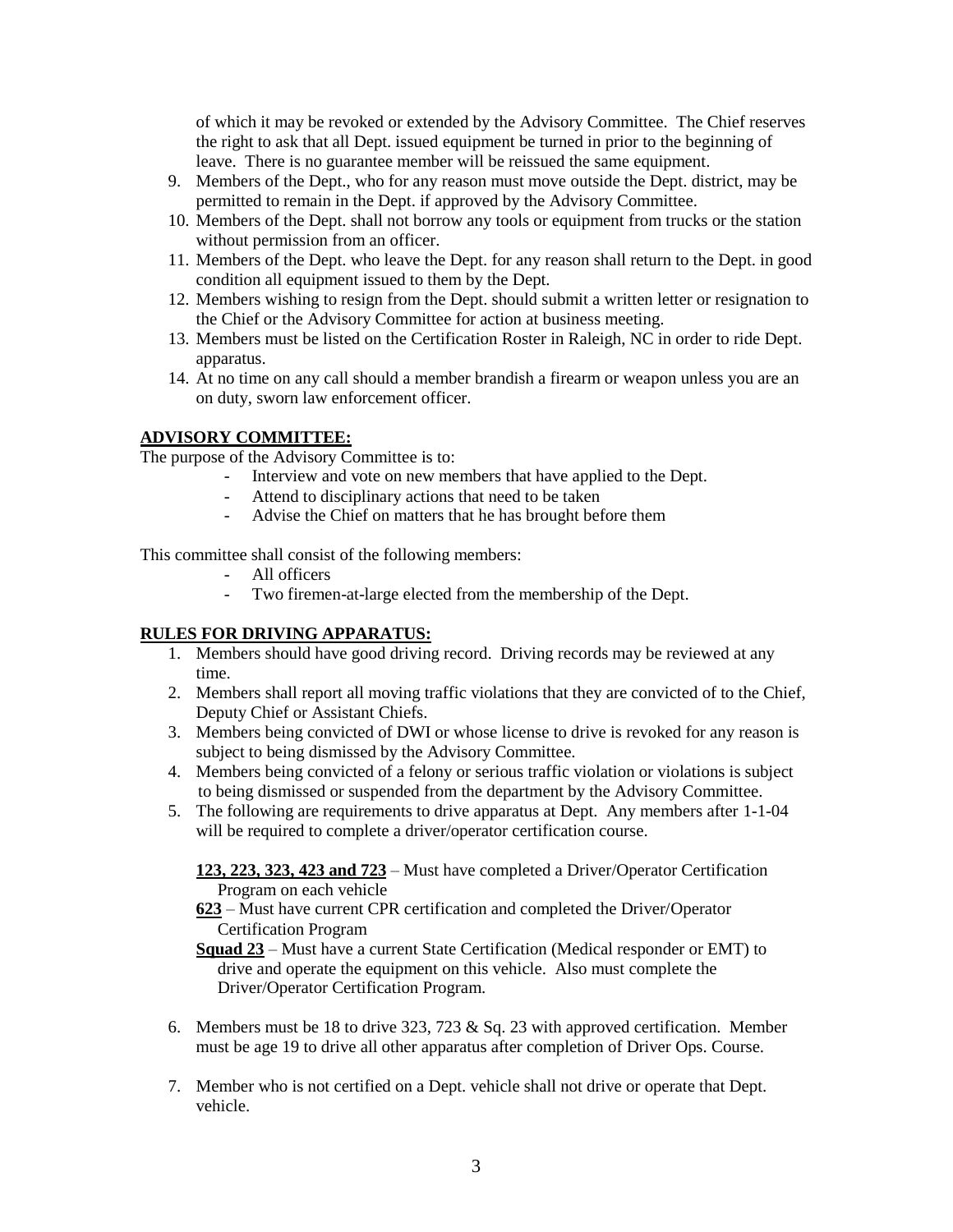- 8. Member shall be allowed to drive and operate Dept. vehicles that they are not certified on only if they are accompanied by qualified driver/operator for training purposes.
- 9. Member certified on vehicles may, at any time, be required to demonstrate ability to drive or operate any vehicle they are certified on.
- 10. When not on an alarm, Dept. vehicles shall not be taken from station without permission from a Dept. officer.

10A. Drivers should respond Dept. vehicles to alarms in accordance with the truck response list.

- 11. When a Dept. vehicle leaves the station, the County shall be notified by radio when responding on a call.
- 12. Driver of Dept. vehicles shall document and report any problems with or repairs that are needed to vehicle to the Dept. officer or paid personnel.
- 13. When a Dept. vehicle must be taken out of service, a Dept. officer and the County shall be notified.
- 14. Driver of a Dept. vehicle is responsible for that vehicle and its equipment.
- 15. Driver should not leave Dept. vehicle unattended at any time while that vehicle is in use; i.e., pumping water. If driver is needed elsewhere, he should assign someone qualified to attend the vehicle.
- 16. Driver shall check to see that the vehicle is clean, fueled and adequately equipped to answer the next alarm before leaving the vehicle at the station.
- 17. At no time should there be more than three (3) personnel in the cab of a Dept. vehicle. Only two (2) in 623, 723, 323, and 423.
- 18. At no time shall anyone be permitted to ride tailboard on any Dept. vehicle when responding to or on the scene of an alarm. 18A. Seat belts shall be used - no exceptions.
- 19. If a Dept. vehicle is involved in an accident, the ranking Dept. officer available shall be notified immediately.
- 20. When responding 10-18 traffic to alarms in Dept. vehicles, all of the vehicles' emergency lights and siren shall be used.
- 21. Driver of first responding vehicle should fill out fire or rescue report as needed including County information.
- 22. Members shall not operate apparatus in a careless and reckless manner.
- 23. Upon arrival, headlights and Marrs light should be turned off. Leave emergency warning lights on; set brakes and chock wheels.

#### **ALARMS GENERAL:**

- 1. Dept. alarm should be activated on public service calls. If a request for public service is received by phone, this information should be relayed to control and the alarm activated.
- 2. When no Dept. officer is en route to the alarm, the driver of the first Dept. vehicle en route to the alarm shall be in command.
- 3. When no Dept. officer is on the scene of an alarm, the driver of the first arriving Dept. vehicle (i.e., Pumper or Squad) shall be in command.
- 4. When Dept. officers are en route to or on the scene of an alarm, the ranking officer should be in charge and the chain of command followed.
- 5. Members responding to alarm in POV shall abide by all traffic laws.
- 6. Members responding to 10-18 alarms in POV should display some form of flashing red light in or on the front of their vehicle.
- 7. Members should have a county fire monitor of some type with them while en route to alarms. If 10-22ed while en route, members should return to the station to standby for other calls until all Dept. vehicles return.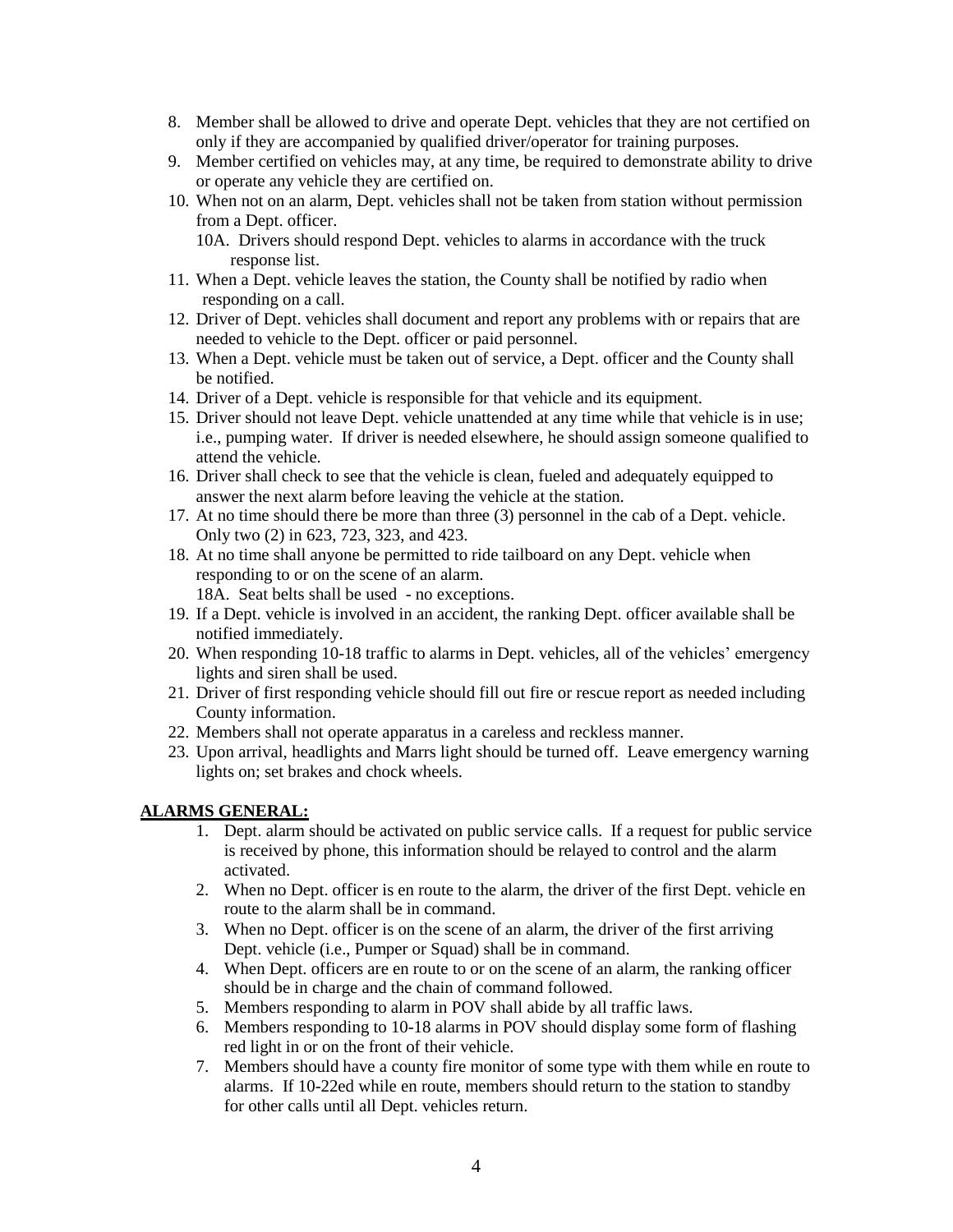8. Members, when on the scene of an alarm, should be fully clothed; shirt, pants shoes and in appropriate PPE.

8A. Members riding apparatus should have gear on prior to boarding.

- 9. Once on the scene of an alarm, all members should remain on the scene until released by the OIC.
- 10. Members on the scene of an alarm should display some form of Dept. identification.
- 11. When alarm is secured and units are released from the scene, all personnel should report back to the station to clean equipment and make vehicles ready for next alarm.
- 12. Members, when approaching the scene of any alarm, shall use extreme caution and take time to evaluate the situation. Watch for violent subjects, downed power lines, or the possibility that HAZ-MATS may be involved.
- 13. Members, when on the scene of a known HAZ-MAT incident, shall act in accordance with guidelines set forth in the Forsyth County SOP for HAZ-MATS.
- 14. The OIC shall be notified if any personal belongings of any victim are found at the scene of an alarm or if anything appears suspicious. Nothing should be moved until cleared by the OIC or County investigators.
- 15. Members shall not openly discuss any details of a call while on the scene or with bystanders. Direct all inquiries to the OIC or PIO.
- 16. During meetings or Dept. activities, the OIC should make crew assignments for Dept. vehicles in the event of an alarm. Only these members assigned to a vehicle should respond to the alarm, unless requested by OIC.
- 17. Driver of Dept. vehicle should appoint members to ride vehicle if there are more members that want to ride the vehicle than seating space allows.
- 18. All alarms shall be investigated by Station 23 personnel. When 10-22ed by the caller, one of our officers or first pumper/squad should check out the situation before all units are returned to quarters. Exception: When 10-22ed, information is given by law enforcement or FCEMS or SCEMS then the officer could use his own judgment (i.e., No PI or Unable to Locate).
- 19. No copies of any reports shall be distributed to anyone outside of the Dept. Official copies of reports should be obtained from the Forsyth County Fire Dept. or the Forsyth County Emergency Management Services. Also no information is to be given out over the phone to any individual inquiring about information.
- 20. All SOP's that have been adopted by Dept. shall be adhered to as regulations.

### **ALARMS FIRE:**

- 1. Members responding to fire scene should respond with full turnout gear.
- 2. Members arriving on fire scene should report to the first-in apparatus for assignment and to form a manpower pool. If no apparatus is on the scene, attempt to size up the situation.
	- 2A. On assist calls, personnel should report to Station 23 apparatus or ranking officer for assignment.
- 3. Firefighters should check with driver or officer before pulling any hose lines off of truck. Officer should try to make his request for hose lines by radio while apparatus is en route.
- 4. At no time shall any Dept. member enter a structure or potentially hazardous area without authorization from the OIC. Also all interior attacks should be made with at least two individuals on a hose line when entering a structure and a Rapid Intervention Team (RIT) should be in place as manpower allows.
- 5. Members shall wear full turnout gear and SCBA while involved in fire or rescue activities in an area that could possibly or does contain materials that may be harmful to their health if inhaled.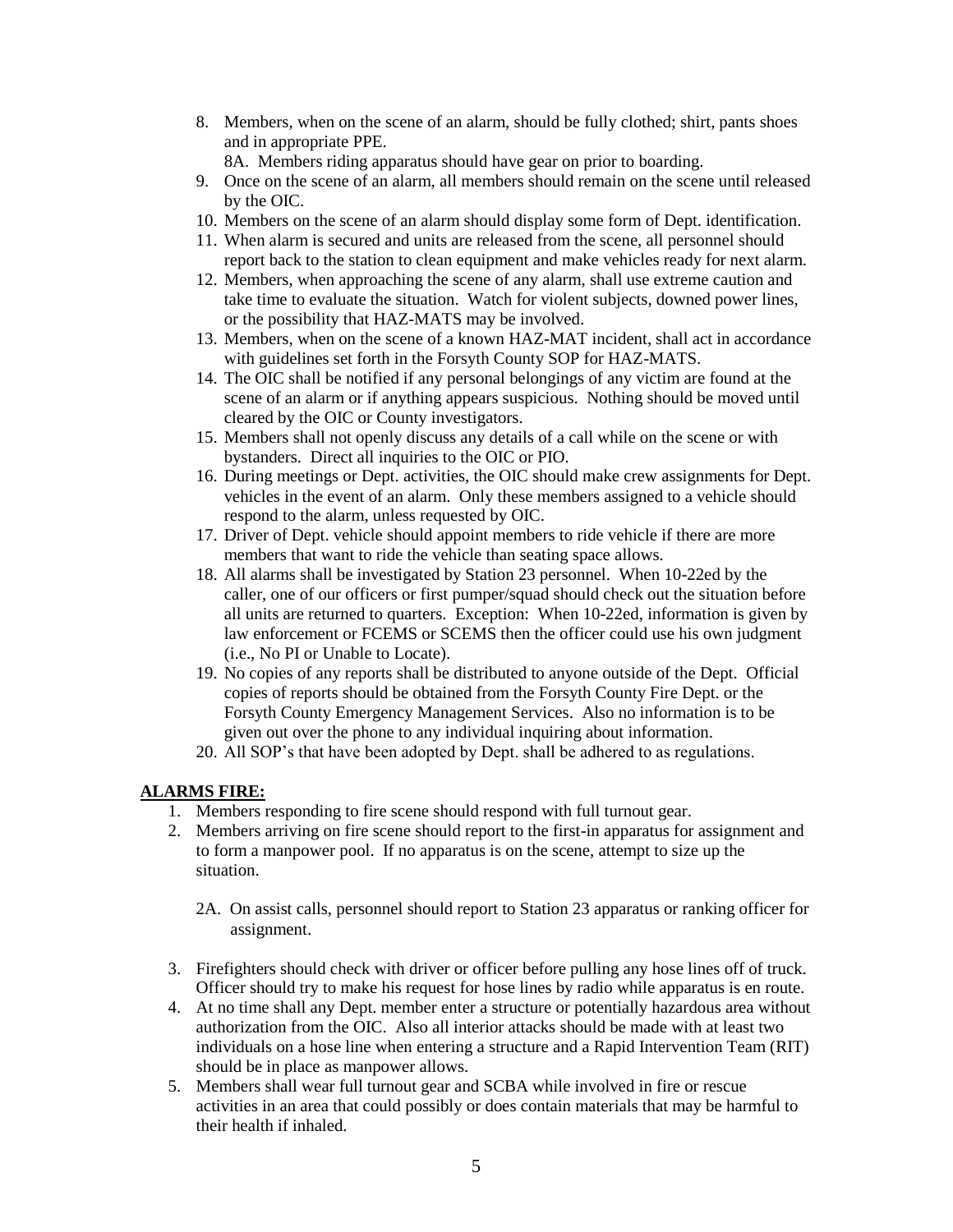## **ALARMS RESCUE:**

- 1. Members responding to rescue scene should respond in coveralls or turnout gear as needed.
- 2. Members arriving at rescue scene should report to the first arriving Dept. vehicle for assignment and to form a manpower pool. If Dept. vehicle is not on the scene, attempt to size up the situation, if possible, attend to patient care.
- 3. At no time should there be more than three (3) Dept. personnel inside a residence that is the scene of a rescue alarm. Additional personnel may be requested by OIC for manpower in situations like CPR in progress.
- 4. Dept. members responding to any call, which involves an overdose or is violence related, such as shootings, cuttings, or assaults, shall remain a safe, predetermined distance from the scene until the area is secured by Law Enforcement Personnel. The officer en route or the driver of the squad shall determine where the staging area will be set up.
	- 4A. When responding to a call such as those defined above, all personnel including Squad will respond routine traffic until scene is secured. Once Control advises scene is secure, the Squad and POVs may change their traffic to 10-18.
- 5. Member that is assigned a patient or begins patient care on a victim should care for that victim only until such time that victim is released to ambulance service personnel.
- 6. There shall be no smoking at the scene or in the squad vehicle when oxygen is in use.
- 7. Members should take and record vital signs on all patients on all squad calls when possible.
- 8. Member should get signature of patient refusing service and of a witness when possible.

### **MEETINGS:**

- 1. Meetings should normally start at 7:00 PM unless otherwise designated.
- 2. The first Monday night of each month should be the Dept.'s monthly business meeting.
- 3. The third and fourth Monday nights of each month should be Dept. training nights.
- 4. During meetings or Dept. activities, the OIC should make crew assignments for vehicles in the event of an alarm. Only those members assigned to vehicle should respond to the alarm unless requested by OIC.

### **STATION AND EQUIPMENT:**

- 1. Dept. tables and chairs may not be borrowed by non-Dept. members.
- 2. Only bays on the backside of the station should be used for personal vehicle cleanup.
- 3. Dept. supplies shall not be used on personal vehicles.
- 4. Members should maintain station cleanliness. Any member found intentionally damaging, defacing, or promoting general un-cleanliness may be subject to dismissal by the Advisory Committee.
- 5. Unauthorized or non-member of the department will not be allowed to visit the station between 2300 – 0730 unless approved by officers.

### **BENEFITS**

- 1. Any new member of the Dept. is eligible for all benefits. If desired, the member may pay for all benefits during their first twelve months of membership. At the end of twelve months, the Dept. will pay all benefits.
- 2. To receive benevolence, you must have five years of continuous service with the Dept.
- 3. Forsyth County Fire and Rescue Association, Inc. provides the following departmental and individual benefits:
	- \$25,000 accidental death and dismemberment insurance (Relief Fund)